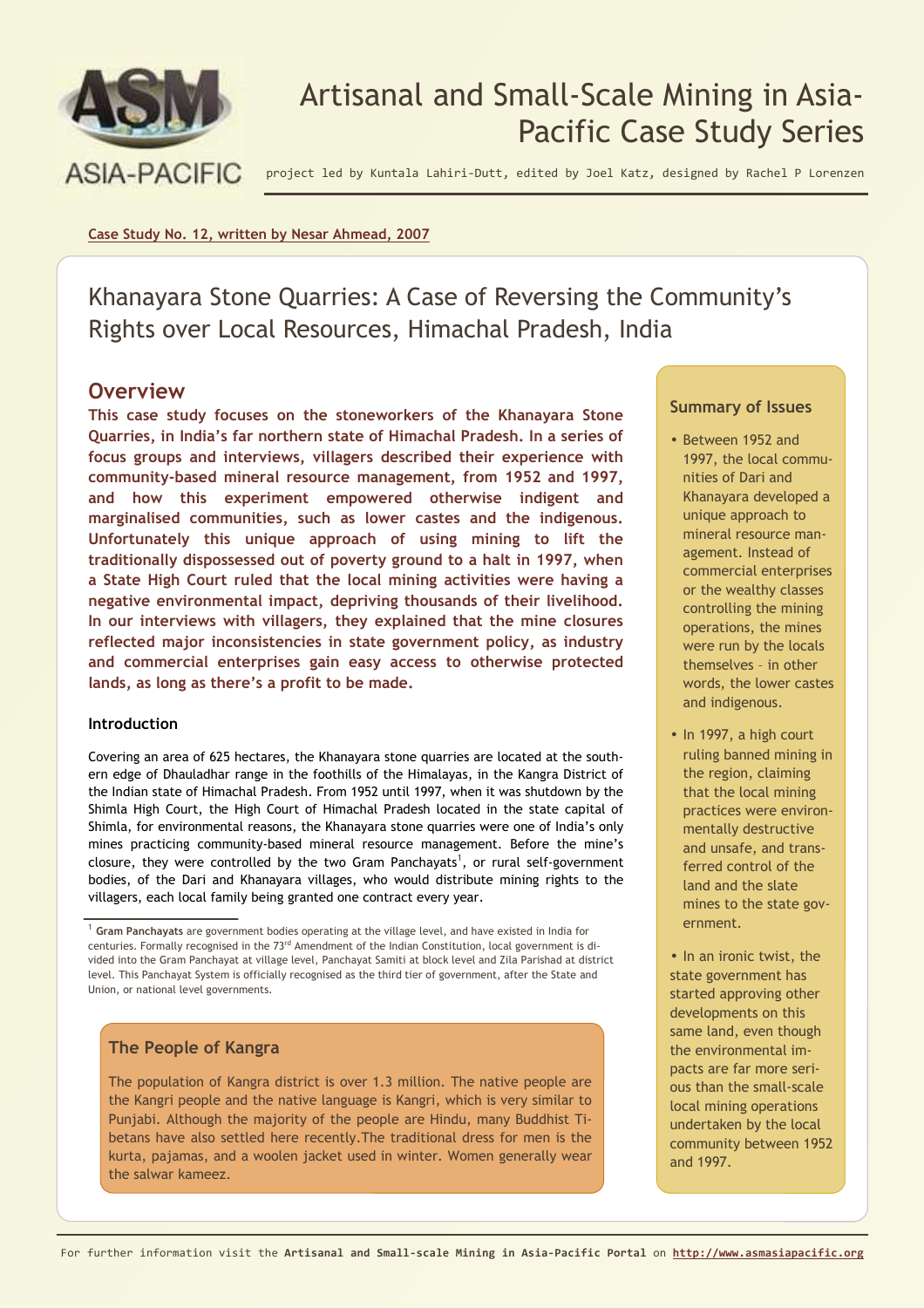#### **Continued from page 1 - Introduction**

This paper investigates this unique attempt at communitybased management of the area's mineral resources, and the success and failures experienced prior to the mine's shutdown, and the impact on the community following the closures. As part of this study, a team of investigators, including the paper's author, spent time in Khanayara village, and to a lesser extent in Dari village, holding interviews with villagers, workers, quarry operators, political leaders, contractors, social activists, the local youth, and former and present panchayat presidents, known as 'chiefs' or 'leaders' (Pradhans in Hindi).

Our team held individual interviews in Khanayara, which is located in the central north of Kangra district, about 7 km away from the district headquarter, Dharamsala. In addition to these informal interviews, we helped to initiate a focus group discussion forum for about twenty members of Khanayara's local community, ranging from 20 to 45 years of age.

The paper is organised in five sections, plus the introduction – the first section gives background information and a brief history of Khanayara mines; the second section explains how the panchayats and its elected board functions, and looks at the mining practices they employed; the third section describes the litigations and legal cases the panchayats engaged in to ensure the local community's mining rights were protected; the fourth section deals with the impacts of mine closure on the local community; and the fifth and final section looks at the Khanayara mines in relation to the broader context of the region's development and environment, not to mention the community's rights to the local resources.

## **Brief History of the Khanayara and Dari**

Under the First Revised Settlements of 1868, the British colonial government transferred partial ownership of the land where the Khanayara slate mines were located to the village khewatdars, or landowners, of Khanayara (also known as Ghanayara in early revenue records) and Dari villages. Although the khewatdars paid the colonial government a land tax, they controlled the land, and began leasing the land to a British investor, Mr. Robert Barkley Shaw, who started up the Kangra Valley Slate Company, commencing mining operations in 1867. Shaw's company not only compensated the khewatdars for use of the land, but also the local villagers $^1$ .

In 1930, however, the Kangra Valley Slate Company attempted to stop payments to villagers, but the Khanayara Panchayat cried foul, taking their case to the Lahore High Court, who ruled that the company had to continue compensating the villagers.

In 1947 India gained independence from the British, and full ownership of common lands, or shamlat lands, was transferred into local hands. With the introduction of the Punjab Village Common Lands (Regulation) Act 1953, the Dari and Khanayara village panchayats became the new owners of the slate mines, and they started distributing mining contracts to local village families. Families could now set-up small mines, and start quarrying for slate, and this ground-breaking experiment with community-based



**Map showing the location of the state of Himachal Pradesh in the far north of India. Dharamsala is the state's capital.** 

 $^{\rm 1}$  Once mine ownership was transferred to the panchayats, they distributed part of the mine's profits directly to the villagers.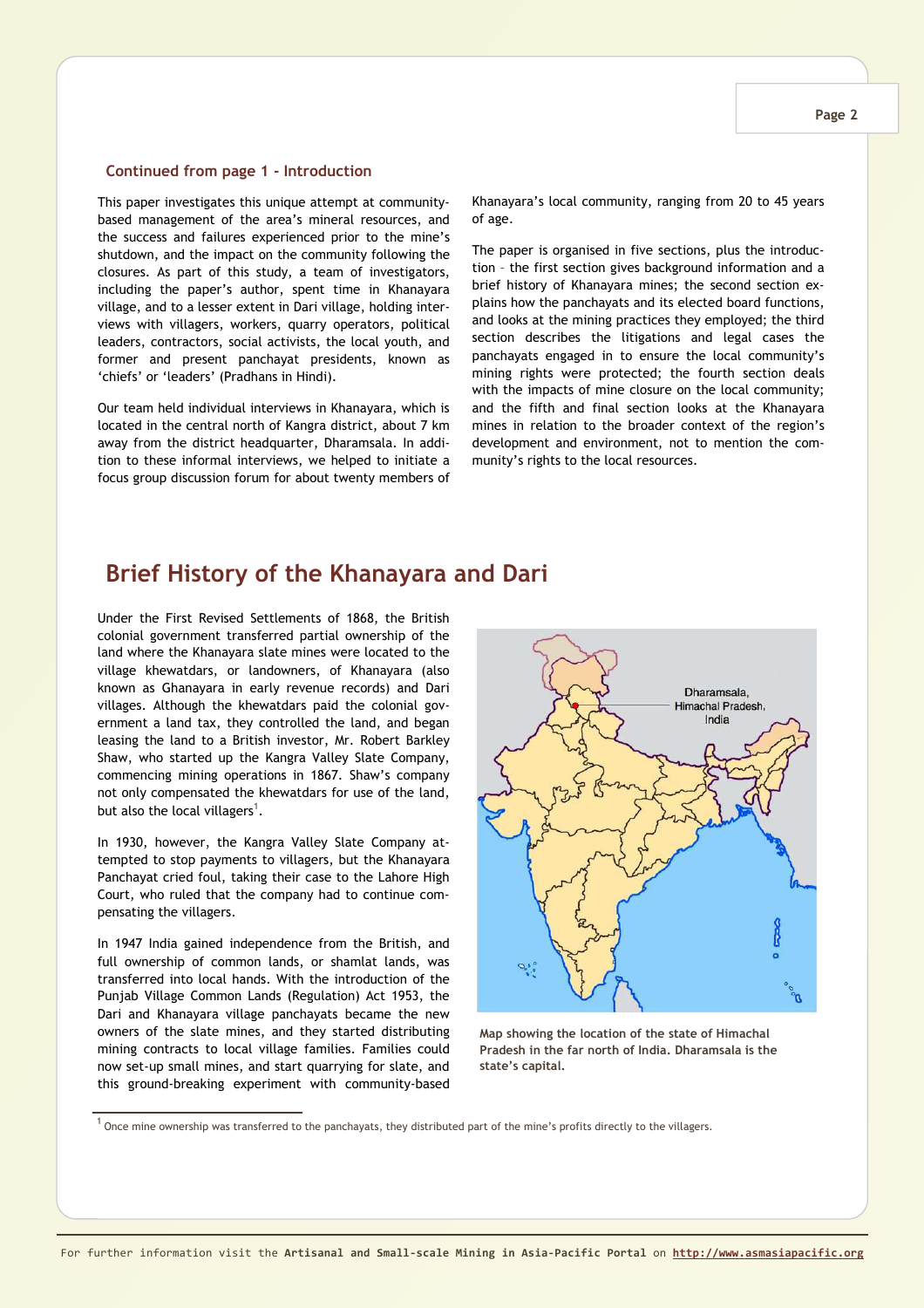#### **Continued from page 2 - Brief History of the Khanayara and Dari**

mine management ran smoothly until 1971, when the panchayats of Khanayara and Dari started arguing over ownership rights.

The argument was only resolved when the Kangra District Collector<sup>2</sup> intervened, and the two panchayats agreed to share the benefits equally. Putting aside their differences, they formed a joint board, called the Khanayara-Dari Slate Quarry Board, which included representatives from both the panchayats, and was headed by the village chiefs or pradhan, who chaired the board on six monthly rotations. The Board leased the quarries to village families, taking a percentage of the mining profits, and after deducting expenses like staff wages and administrative costs, the rest of their share of the profits would be divided between the two panchayats.

This system enjoyed considerable success, and unlike most of the panchayats across India, which are strapped for cash, the Khanayara and Dari panchayats boasted much healthier coffers, earning an income of up to Rs. 5 lakhs<sup>3</sup> (AUD13,550) per annum. Even more encouraging, mining activity kept most of the local community employed – in interviews with villagers we discovered that these community-run mining ventures engaged about 500 contractors truckers and others. All this activity also attracted workers from other parts of the state of Himachal Pradesh as well as the neighbouring state of Jammu and Kashmir.

The most positive spin-off of this kind of community-based management approach was that the two panchayats could now initiate a series of development projects, funding them with their cut of the profits from local mining ventures. Some of the community developments launched by the Khanayara panchayat included constructing a nice panchayat bhawan or building with a restroom for mineworkers, setting up a 12-bed hospital, expanding and refurbishing the local high school, adding six buildings to the local primary school, not to mention repairing and constructing roads and streets in and around the villages.

2 **District Collectors** are officers of the Indian Administrative Service and are the district's most powerful government officials. They are responsible for handling law and order, revenue collection, taxation, the control of planning permission and managing natural and man-made emergencies.

3 One **lakh** is an Indian unit equivalent to 100,000.

### **The History of Kangra**

Kangra became a district of British India in 1846, when it was ceded to British India at the conclusion of the First Anglo-Sikh War. The British district included the present-day districts of Kangra, Hamirpur, Kullu, and Lahul and Spiti. Kangra District was then part of the British Province of Punjab. The administrative headquarters of the district were initially at Kangra, but were soon moved to Dharamsala.

This area was significantly damaged by an earthquake on April 4, 1905.

Upon Indian Independence in 1947, Punjab province was partitioned between India and Pakistan, and the western portion, including Kangra, became the Indian state of Punjab. Lahul and Spiti became a separate district in 1960, and Kullu in 1962. In 1966, Kangra and Una districts were added to Himachal Pradesh, which became a union territory of India, and an Indian state in 1971. Hamirpur District was separated from Kangra in 1972.



**A map of Himachal Pradesh, showing the location of Kangra District in the state's north-west.**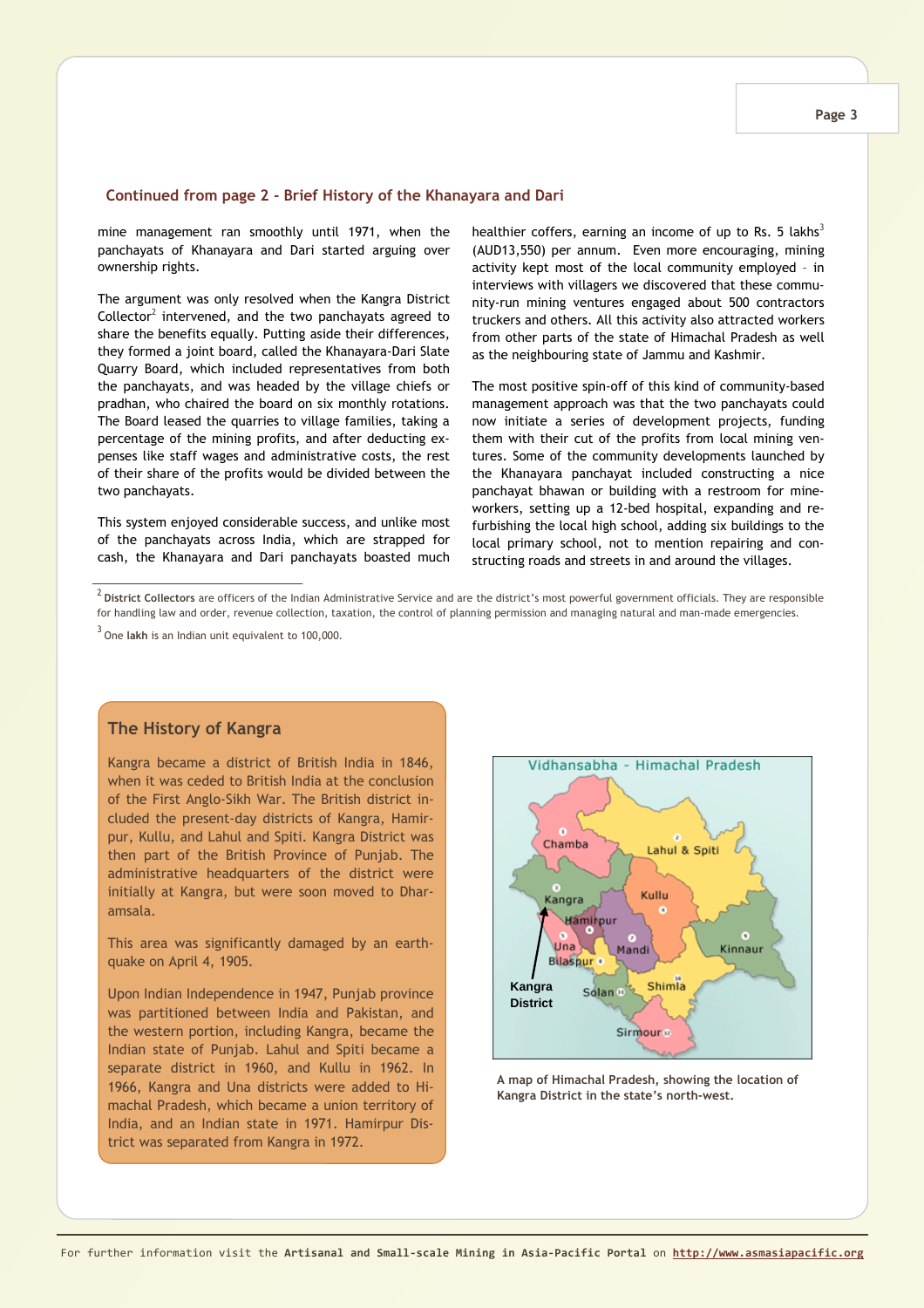## Khanayara-Dari Slate Board's Operation and Mining Practices

For a long time, the novel approach to mining that the Khanayara-Dari Slate Quarry Board adopted provided an inspirational model for other panchayats across India of how effective community-based resource management and local level conflict resolution could be. Consisting of eight members representing both panchayats, the board was constituted under Section 33 of the Himachal Pradesh Panchayti Raj Act 1968 which states that two or more panchayats can form a joint committee to manage their affairs or properties. Headed by the Pradhans of the panchayats, the board employed a small staff to manage and regulate their affairs (see **Table 1**).

The board took on a number of responsibilities, which included granting mining contracts to local villagers from Khanayara and Dari, supervising mining operations, maintaining a record of slate production rates, and collecting royalties from the various mining ventures.

Assisted by two Quarry Managers, the Pradhan, or Board Manager, made sure that operators engaged in safe mining practices, which was no mean feat with as many as 650 lessees and quarry operators mining for slate at any one time, over an area of 625 hectares. Using only traditional methods, workers mined more than 400 pits manually, using crow bars, chisels, and digging tools (Sharma, 1998).

Typically, about ten to fifteen labourers worked each pit, and a study by the Central Mining Research Institute (CMRI), based in Dhanbad, on behalf of the Himachal Pradesh

| Table 1<br>List of Employees on the<br><b>Pay-Roll of the Khanayara-</b><br><b>Dari Slate Quarry Board</b> |                         |  |
|------------------------------------------------------------------------------------------------------------|-------------------------|--|
| <b>Position</b>                                                                                            | No.<br><b>Employees</b> |  |
| <b>Board Manager</b>                                                                                       |                         |  |
| <b>Quarry Manager</b>                                                                                      | $\overline{2}$          |  |
| <b>Clerks</b>                                                                                              | 13                      |  |
| Night guard                                                                                                | 1                       |  |
| Peon (attendant)                                                                                           |                         |  |
| Checker                                                                                                    | 1                       |  |

State Government's Department of Industry, found that these mineworkers usually employed out-dated and highly wasteful mining practices. As Sharma (1998) explains, these antiquated mining practices generated from 50 to 70% of waste, particularly during extraction, and also the process where skilled workers rive, split and dress the slate, with the trimmings being discarded.

During our interviews, villagers explained that, although uncommon, blasting did occur in the quarries, and according to a CMRI study this blasting was usually carried out by untrained labourers using locally purchased explosives which might have been gunpowder or other locally made explosives procured from Dharamsala town (CMRI, 1995). Blasting was only used when the host rocks were too difficult to remove, with explosives packed into blast holes drilled into the rock (Soni, 2003). With limited safety precautions and highly volatile home-made explosives, accidents often occurred among the untrained mineworkers who packed the rocks and detonated the explosives.

Anxious about the safety of mineworkers and the environmental damage resulting from careless mining practices, villagers and village leaders approached the board, explaining their concerns.

Despite these complaints, contractors, themselves village members, and board officials maintained that their mining practices satisfied state mining rules and regulations. A study commissioned by the CMRI study, however, stated otherwise, explaining that the "…provisions of the Mines and Minerals (Regulations and Development) Act, 1957 and the Mines Act had been contravened." The study also suggested that the board lacked adequate resources and the know-how to conduct such mining activities in a safe and environmentally sensitive way.

The quarries under the management of the Khanayara-Dari Slate Quarry Board Mining employed from 4,000 to 6,000 labourers, who earned an average daily wage of 50-60 rupees (AUD 1.35-1.60). If the services that supported the mine activities are figured into the equation, such as workers transporting the slate by mules and trucks, the labour force increased by three or four times. Although the board micro-managed many aspects of the local mining industry, one area

*"For a long time, the novel approach to mining that the Khanayara-Dari Slate Quarry Board adopted provided an inspirational model for other panchayats across India of how effective community-based resource management and local level conflict resolution could be."*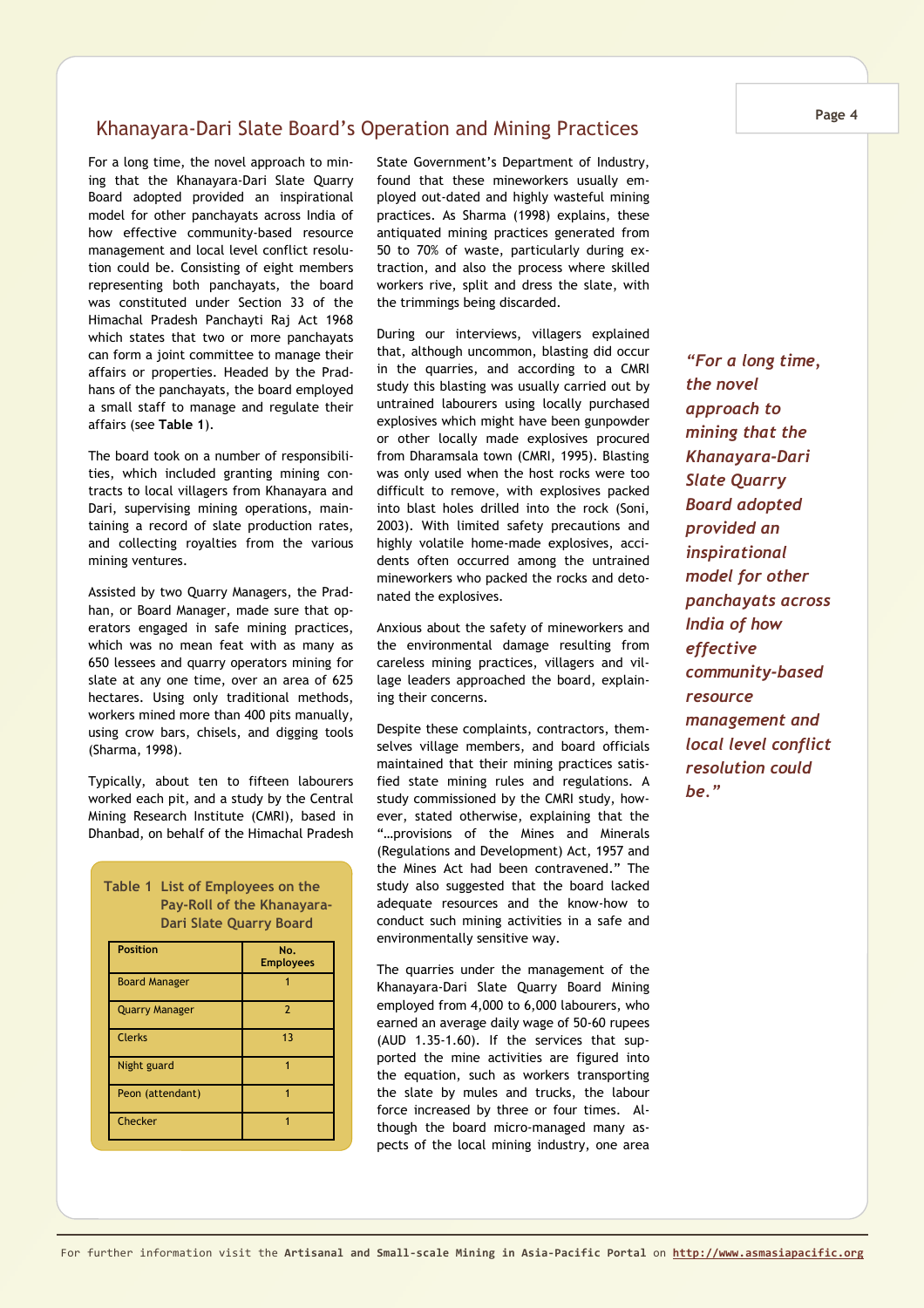### **Continued from page 4 - Khanayara-Dari Slate Board's Operation and Mining Practices**

they weren't involved in was setting workers' wages – these were based on negotiations between workers and contractors.

The one feature that really distinguished Khanayara mines from other mining operations across India, however, was that most of the mine contractors were the very same people toiling away in the quarries. During the focus groups it was estimated that out of about 350 contractors from Khanayara village, 325 were actually mineworkers themselves, excavating slate side-by-side with their own employees.

| Table 2 Panchayats' Income<br>from Slate Mining |                                    |                                        |
|-------------------------------------------------|------------------------------------|----------------------------------------|
| Year                                            | Total<br>value in<br><b>Rupees</b> | <b>Total</b><br>value in<br><b>AUD</b> |
| 1988-89                                         | 900,960                            | 24,530                                 |
| 1989-90                                         | 790,731                            | 21,530                                 |
| 1990-91                                         | 863,515                            | 23,520                                 |
| Source: CMRI, 1995                              |                                    |                                        |

This arrangement meant that the entire local communities of both D a r i a n d Khanayara equally shared the benefits reaped from the local mining operations. Better still, the 'only one lease per family' rule obviated a scenario where select families

monopolised mining leases, exploiting other families. In fact, the Khanayara mines operated on a reverse logic to most of India's mines – rather than coming from the upper class or caste groups, the majority of contractors actually came from socially disadvantaged and traditionally oppressed groups like Dalits or untouchables<sup>4</sup>, the indigenous and other lower castes.

During one focus group, a social activist from the village explained how the few contractors from upper caste families felt uncomfortable and indignant with this somewhat egalitarian approach to mineral resource management – an approach running contrary to deep-seated Indian beliefs, where the lower castes are destined to remain at the bottom of India's social and economic pecking order.



**Mountain ranges in Himachal Pradesh** 

Instead, these vulnerable groups now had the opportunity to lift themselves, ever so slightly, out of the depths of poverty, experiencing limited prosperity and a new-found sense of dignity and independence.

Under the Khanayara-Dari Slate Quarry Board, local mining operations gained healthy annual profits, of which the panchayats received a percentage. Table 1 shows the yearly income the panchayats accrued from mining operations during the financial years of 1988-89, 1989-90 and 1990-91.

Over three years, from 1988 to 1991, Dari and Khanayara panchayats each earned between Rs. 4 to 4.5 lakhs (AUD10,880-12,240). These considerable funds were, for the most part, channelled directly into community-based development projects, and as the focus group participants enthusiastically explained, these were greeted with almost unanimous support by the local community.

4 In the Indian caste system, a **Dalit**, sometimes called an **untouchable**, or an **outcast**, is a person who according to traditional Hindu belief does not have any "varnas". *Varna* refers to the Hindu belief that most humans were supposedly created from different parts of the body of the divinity Purusha. The part from which a varna was supposedly created defines a person's social status with regard to issues such as whom they may marry and which professions they may hold.

## **Continuous Litigations: Resilience of the Panchayats**

Even though the Khanayara-Dari Slate Quarry Board had been managing mine operations since 1952, and receiving a substantial income, it wasn't all smooth sailing. Over 45 years, the two panchayats have been continuously embroiled in legal battles with the state government and other agencies, as well as against each other on one or two awkward occasions.

In the years before the mines' shutdown in 1997, the state government tried, at least on two occasions, to wrest control of the mines from the panchayats. The first attempt was as early as 1965, when the state government issued a notification under the Indian Forest Act 1927, which called for the suspension of the panchayats' 30 year title rights. The panchayat challenged this notification in the court of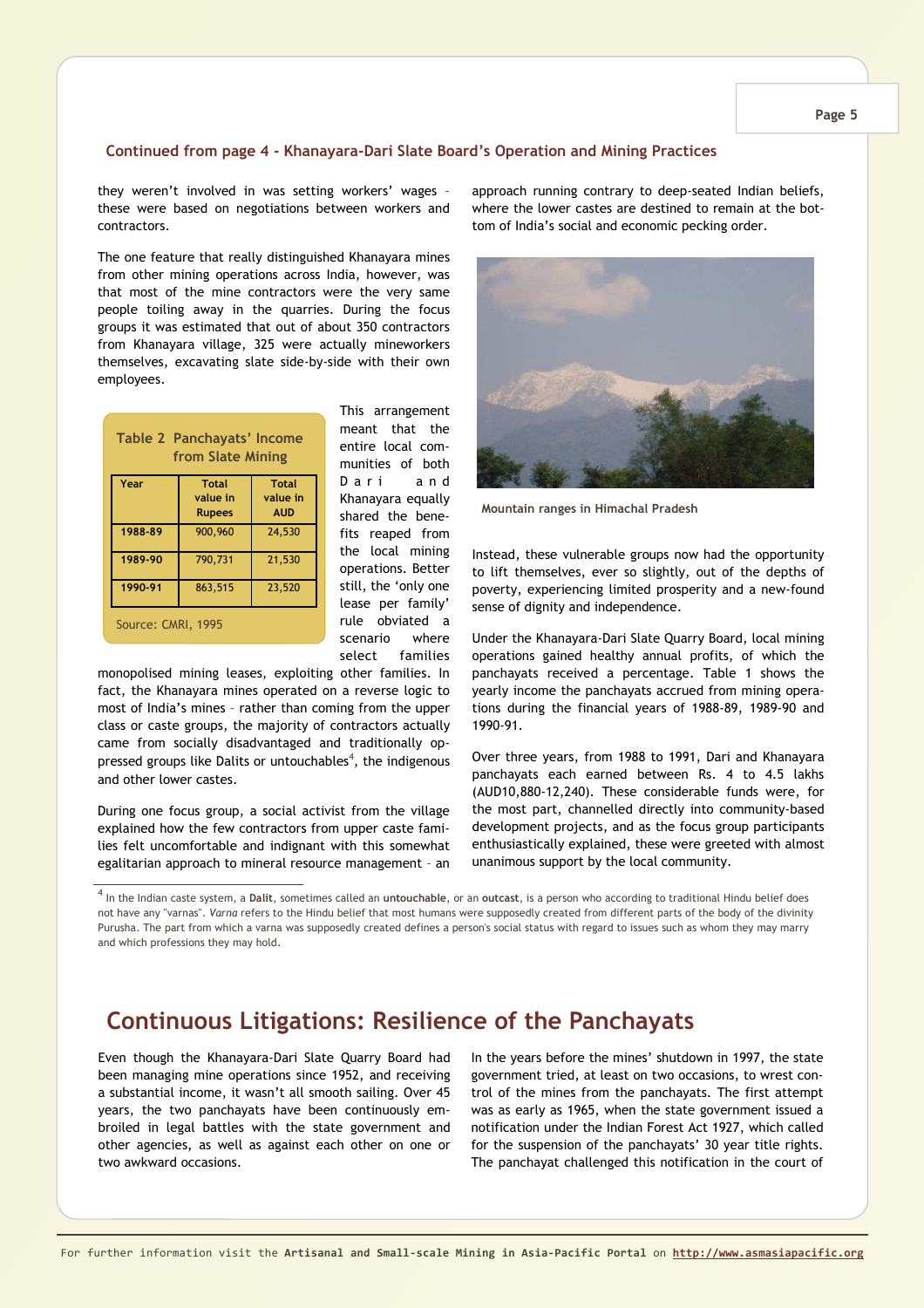### **Continued from page 5 - Continuous Litigations: Resilience of the Panchayats**

the Additional Judge of Kangra District, and the verdict came back in August, 1971 in favour of the panchayats.

In 1974, the state government introduced a new act called The Himachal Pradesh Village Common Lands (Vesting and Utilisation) Act 1974, enabling the state government to annex all the common lands, which were previously controlled by the panchayats<sup>5</sup>. Once more the panchayats challenged this action, taking their case to the Shimla High Court, and in April 1978, the panchayats won their appeal again, maintaining control and mining rights over 625 hectares of resource rich local land.

During the mid-1980s, a small group of villagers joined the All India Kisan Sabha, the peasant front of the Communist Party of India, and started mining slate from pits that the panchayats' board had previously shutdown for safety and environmental reasons. Concerned that these illegal mining operations might cause serious ecological damage or pose a threat to the local community's safety, the panchayats once again became entangled in more litigation, taking the All India Kisan Sabha's members to court. The court agreed with the panchayats that the mining activities were illegal and dangerous and the dissident villagers were forced to stop digging the quarries.

The Khanayara-Dari Slate Quarry Board's relatively successful experiment with community-based resource management ground to a screeching halt, however, in 1997 when a lawyer representing the Shimla High Court, Ms. Trisha Sharma, filed a lawsuit against the panchayats claiming that their mining activities contravened environmental and safety regulations, causing pollution in the Beas and Ravi rivers. These rivers feed into the nearby Pong Reservoir, a wildlife sanctuary and water supply for

surrounding villages. Also, the lawsuit claimed that the mining activities were actually illegal, according to state laws, as the panchayats didn't actually own the common lands, and included unauthorised construction $^6$ .

Finally, after over forty years of litigation and struggling to survive, this proved to be the fatal blow – the panchayats lost their rights over the common lands, and the Shimla High Court ordered that all mining activities cease. The mining operations had to



**Children workers mine the riverbed in 15 to 20 feet deep quarries near the Ghaggar River, in the Shivalik Hills of Himachal Pradesh.** 

conform to the various state and federal mining and environmental laws, so the court ruled that under the Himachal Pradesh Minerals (Vesting of Rights) Act 1983, the state government could take over the common lands, seizing control of the slate quarries.

 $^5$  In 2001, this act was amended again to give the common lands back to their original owners. Source: The Tribune (Chandigarh), August 24, 2001: "Bill on 'shamlat' land passed" available at http://www.tribuneindia.com/2001/20010824/himachal.htm#5

 $^6$  A brief description of the cases and the judgments given in the case is available in a report titled 'Environmental Legislations' available at <u>http://</u> www.hpenvis.nic.in/envlegis.aspx

## **Present Status**

These days, the mines are controlled by the Government of Himachal Pradesh's Department of Industries, but there are no active mines, apart from a few illegally operated pits. The Federal Ministry of Forest and Environment has, however, given the state government permission to resume mining operations on a selected 25 hectare tract of land, subject to the 'no objection certificate' by the State Pollution Control Board, and the consent of the abandoned and dispossessed panchayats, who, according to the revenue records, are still listed as the mining land's real owners. The state government's Department of Industries intend to distribute mining leases to a group of nominated individuals and companies.

Most villagers are unhappy with this new development, and they feel wealthy companies and upper class and caste individuals will regain control of the region's mining interests. Once again the lower caste and class groups and the indigenous feel like they're being shut out from sharing in the benefits of the region's economy, and that India's dominating classes are reasserting themselves, quashing the villagers' hopes of escaping the selfperpetuating cycle of poverty.

To date, about seventeen companies have been set-up by the wealthiest higher caste families, in an attempt to secure mining leases from the state government. But the

<sup>&</sup>lt;sup>7</sup> See The Tribune, Chandigarh, January 6, 2004: "Nod to mining in Ghaniayara slate quarries" available at <u>http://</u> www.tribuneindia.com/2004/20040126/himachal.htm#4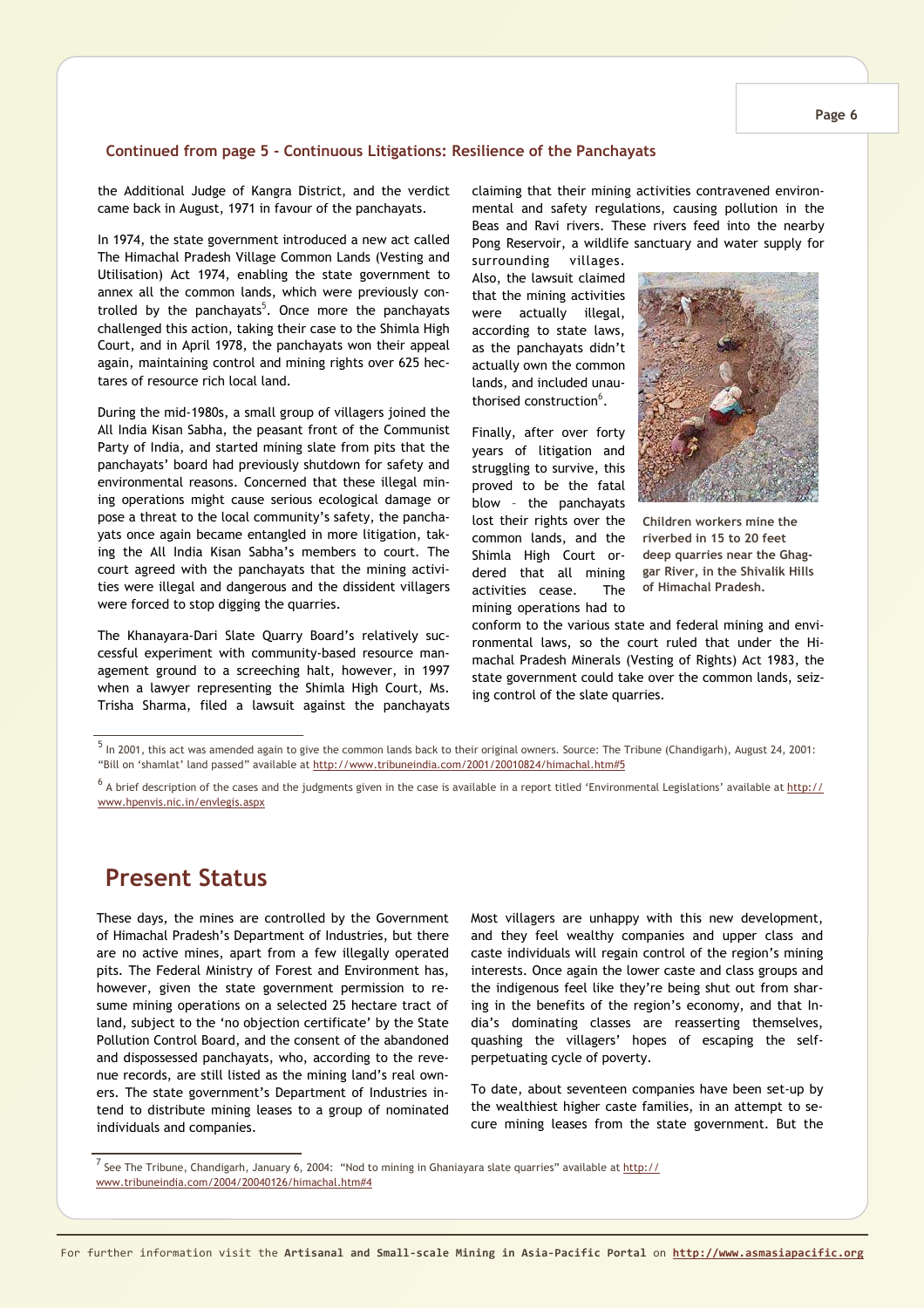### **Continued from page 6 - Present Status**

issue has become highly politicised and the Bharatiya Janata Party (BJP), India's major centre-right party and the ruling party from 1998 to 2004, and the current ruling party, the United Progressive Alliance (UPA) – a centre-left coalition dominated by the Indian National Congress – have been at loggerheads over the issue of who controls the mining rights in this part of Himachal Pradesh.

When the Khanayara-Dari Slate Quarry Board managed slate mines were shutdown by the Shimla Court Ruling in 1997, the BJP party were the nation's ruling party, and they were much more supportive of the state government, granting them permission to resume mining activities on a 25 hectares strip of land, despite dissatisfaction from the local community. Since 2004, however, the more progressive, liberal UPA party has taken over power, and this change in government might see mineral resource management policies that are more favourable towards the marginalised groups, like the lower castes and classes, and the indigenous.

Complicating things even more, since closure of the mines the region's population has increased dramatically, and the previous two panchayats of Khanayara and Dari, have each split into three panchayats, making six in total. According to the revenue records, however, the local common lands, covering 625 hectares, still remains under the names of the Dari and Khanayara panchayats – in other words, local titles haven't been amended to include the four newly designated panchayats.

In two panchayats, where the Pradhans or quarry bosses have stronger ties to the BJP, they have granted a 'no objection certificate' to the state government's Department of Industry for mining the disputed 25 hectare tract of land. In a direct challenge to the BJP supporters, the Khanayara panchayat, who traditionally back the UPA, passed a resolution against any such mining and rejected the 'no objection certificate' given by the two other panchayats.

It's of little surprise that most of the local community from the remaining four panchayats are unhappy about the Department of Industry's plans to resume mining operations. They feel this is just the first step towards a massive land grab that will see the wealthy classes and business interests wrestle control of land ownership and mining rights from the hands of the impoverished local community – ending the dream of revitalising the region's experiment with community-based mineralresource management.

The local community can do little to stop this reversal of fortune, and they see themselves slipping back down the social ladder back to Indian society's lowest social and economic rung – they are no longer in control of their own destinies, as contractors and managers, but are once again taking on the role of voiceless labourers. While the BJP and the UPA squabble in the Indian Parliament, or Sansad, about who really owns the land and controls mining rights, scoring political points and pandering to their electorate, villagers face the real threat of losing all their rights and being plunged back in the depths of poverty and hopelessness.

*"Once again the lower caste and class groups and the indigenous feel like they're being shut out from sharing in the benefits of the region's economy, and that India's dominating classes are reasserting themselves, quashing the villagers' hopes of escaping the selfperpetuating cycle of poverty."* 



**A** Map of Kangra District, in the north-west of Himachal **Map Map Map** of Kangra District, in the north-west of Himachal **Company Company Company Company Company Company Company Company Company Compa Pradesh** 

## **Workers in the Mines**

The following skilled and unskilled workers were employed in the slate mining operations:

- Contractor (Karigar as well, in most of the cases
- Zamindar (supervisor)
- Slate excavators (Karigars)
- Slada / meth (cutting specialists, who dresses the big of pieces slate into small pieces of slate)
-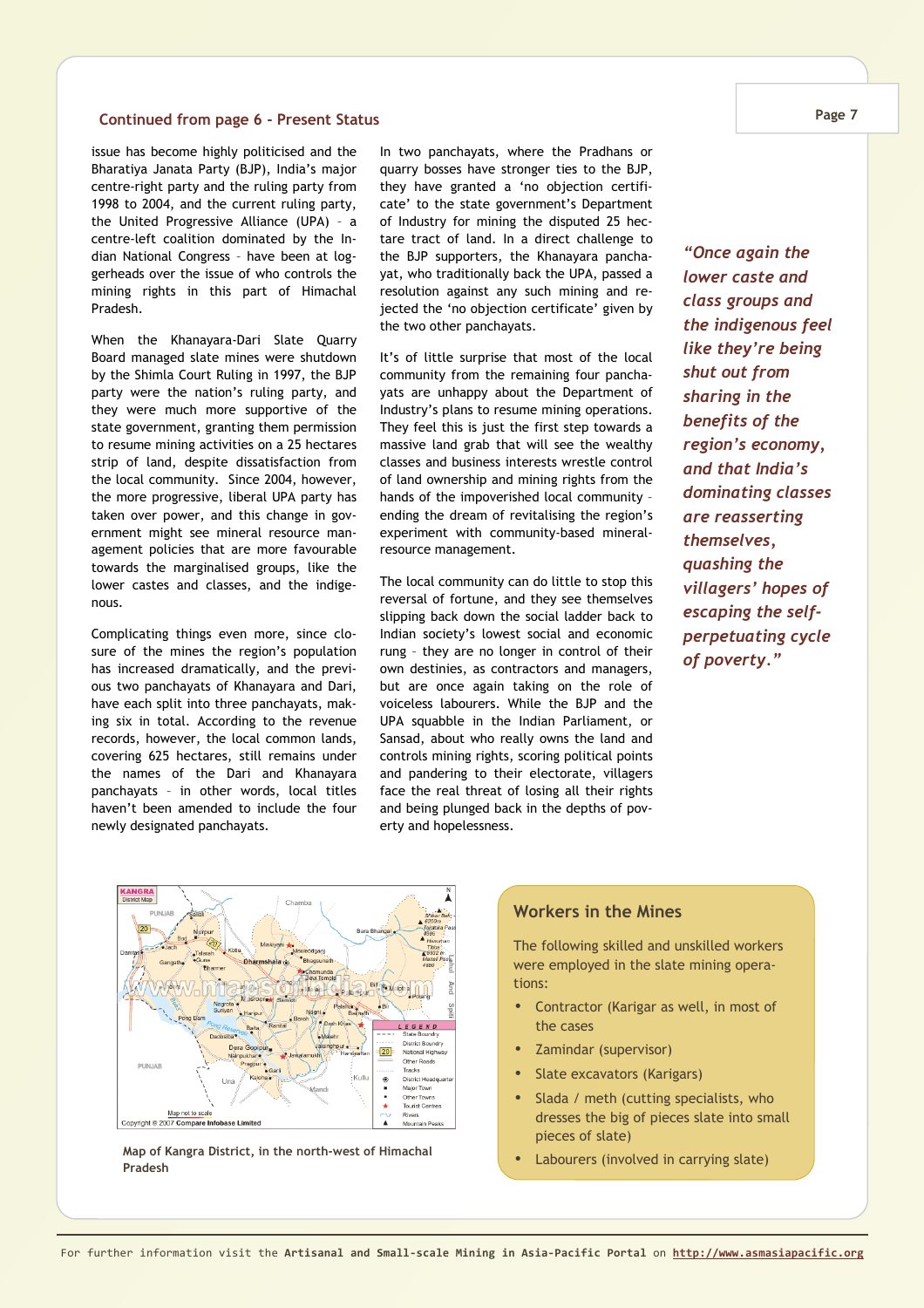#### **Page 8**

## **Using Slate Waste for Other Applications**

The extraction of slate generates huge amounts of waste. As much as 50% of the material is wasted during the extraction, cutting and dressing operations. Based on laboratory work it is analysed that the slate waste can be used in the preparation of concrete blocks for application in building construction. These blocks are cheaper and more economically viable for use in hills where conventional bricks are in short supply.

## **Divided Panchayats**

In 2001, Dari and Khanayara panchayats were divided into in total 6 gram panchayats as following:

**Khanyara panchayat**: 1. Khanyara Khas, 2. Sokni Da Kot, 3. Sidhpur

**Dari panchayat:** 1. Upper Dari, 2. Lower Dari, 3. Barol

## **Impacts of Mine Closures**

The sudden closure of the region's slate mines had a devastating impact on the lives of the Khanayara villagers, and many in the local community found themselves jobless with no prospect of finding other employment. Some reports estimate that up to 20,000 locals lost their jobs, and mine closures didn't only affect the mineworkers, but also all the workers supporting the miners, such as mule owners, truckers, shopkeepers and other local businessmen. Despite the massive layoffs, neither the state government nor other agencies had the foresight or the sensitivity to set-up contingency strategies, offering alternative employment plans, support or welfare packages $^8$ .

During the focus group discussions, villagers talked passionately about how hard their lives have been since the mine closures. Girls can no longer find husbands, as their families can't afford to pay the dowries to the bridegroom's family, starvation is widespread, as families have no money to pay for food and other essentials, and migration is common, with villagers moving away in search of employment.

Migration is especially common among the generation which has matured since the mine shutdown – without mining jobs they're now forced to look elsewhere for work, often moving to nearby Dharamsala and other towns in Himachal Pradesh, or to other states across India.

On a more positive note, the lack of mining jobs means parents have to look elsewhere for opportunities, and are now encouraging their children to go to school in the hope that they can find higher paid jobs in the urban centres, offering brighter future prospects.



Over the last three years Himachal Pradesh has suffered continuous drought conditions, low snowfalls and low rainfall during the monsoon season, resulting in record financial losses in this predominantly agricultural state. Scientists suggest that this is a direct result of global warming (Makhaik, 2007).

<sup>8</sup> See The Tribune, Chandigarh, September 26, 2004, "HP policy renders 20,000 jobless", available at <u>http://</u> www.tribuneindia.com/2004/20040926/himachal.htm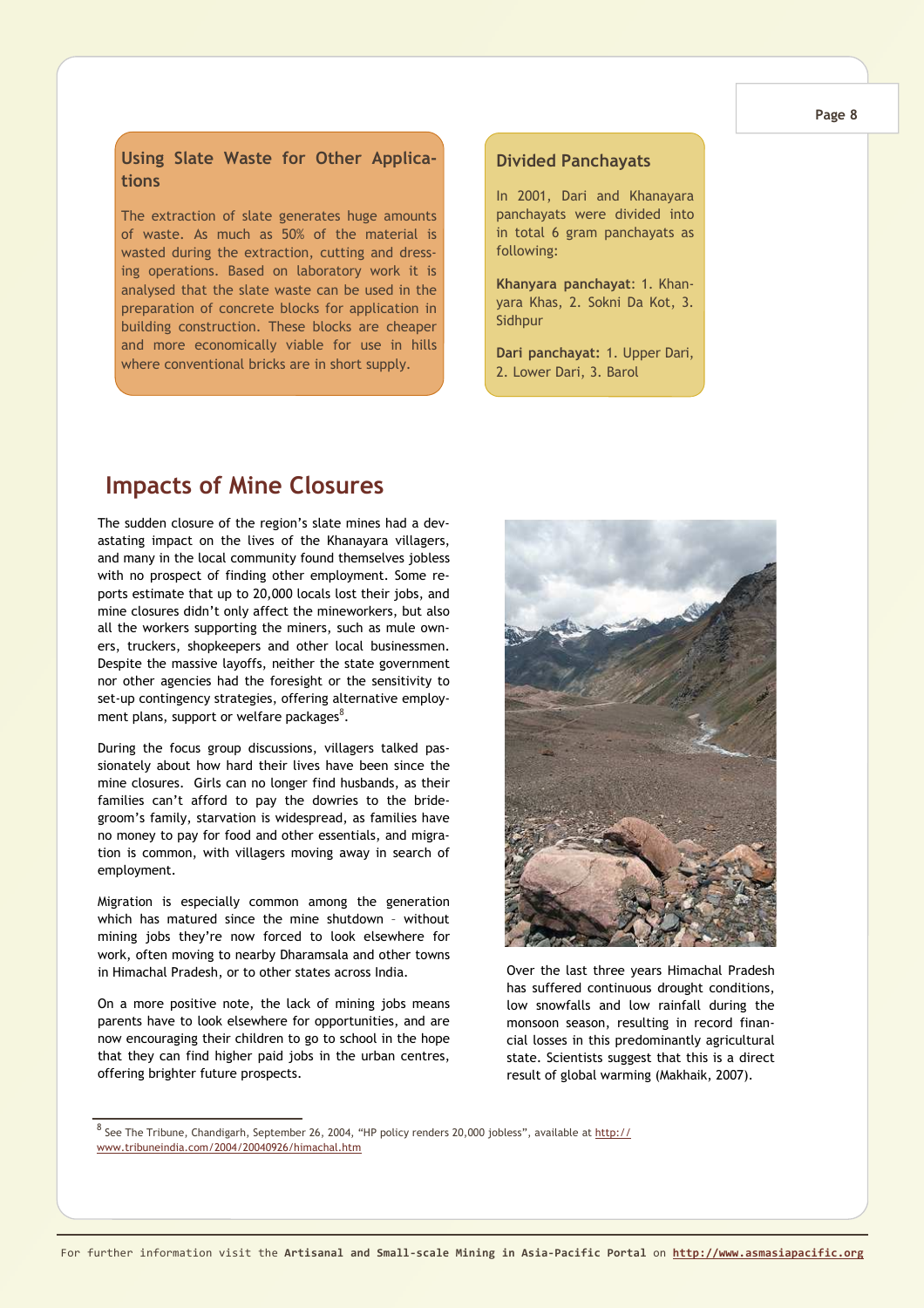## **Livelihood vs. Environment - Environmental Politics**

The Khanayara case raises some critical issues, pitting the ideas of development and environment against those of land ownership and use, and protecting the local's livelihoods. Even though the local community's traditional and customary rights over the local resources supports their livelihoods, helping them break out of the poverty cycle, the environmental destruction due to poor mining practices is cause for concern.

Like the rest of the world, over the last two decades environmental issues have become more and more important to the average Indian. The ecological devastation resulting from India's several large developmental activities – big dams, industrial development, large-scale mining - has impacted the poor and landless people most as these projects destroy forests, contaminate water sources, wipe out common grazing lands and displace people from their villages.

Ironically, environmentally conscious government policies often affect the poor just as badly as the massive development projects – in the name of conservation and environmental protection, the most vulnerable groups, like the lower castes and indigenous, lose their customary and traditional rights to local resources again costing them their livelihoods.

In a cynical move, the authorities and vested interests often use the environment as a double-edged sword to keep the poor and marginalised communities impoverished and compliant – activities promoting both environmental protection and environmental destruction can be used in this way.

One activist, based in the town of Palampur of Himachal Pradesh, describes it as an environmental paradox in which the people of this hilly state are entrapped. He recounts how the government designated some parts of the local forest as protected, blocking the local community's access to it, and denying many their forest-derived incomes and jobs. As soon as an offer came from a vested interest or government department, however, to develop the land – promising profits and attractive incentives – the land would become de-notified again so the development project, such as a hydro project or a cement factory, could go ahead unhindered. With these development projects, the local community were now likely to be affected by water and air pollution and dispossession of land.

The case of the Great Himalayan National Park, hemmed in by the Himalayans in the Kullu region of Himachal Pradesh, is one striking example of this strategy of prevarication – the park was designated as protected land, denying locals access, to save the endangered Western Tragopans, or horned pheasant, but soon afterwards a part of the land called the Jeeva Nallah catchments became de-notified so the hydro development, Parvathi Hydro Project, could proceed (Saberwal et al., 2002).

Even though the Shimla High Court shutdown mining operations around Khanayara on the grounds that they caused ecological damage and threatened workers' safety, environmentally destructive mining activities are common across India, and limestone mining undertaken by the cement industry is no exception. Typically limestone mining operations occur in ecologically sensitive areas, and a study by the New Delhi-based Centre for Science and Environment (CSE) found that "… the regulations on the location of mines are so poorly implemented that many mines are located close to wildlife centuries and reserve forests… and there is a rush to set up cement plants and mines in Himachal Pradesh (CSE, 2005)."

*"One activist, based in the town of Palampur of Himachal Pradesh, describes it as an environmental paradox in which the people of this hilly state are entrapped. He recounts how the government designated some parts of the local forest as protected, blocking the local community's access to it, and denying many their forestderived incomes and jobs."* 

### **Community Rights over the Stone Mining Quarries in Riala Panchayat, Kullu District**

Community-owned slate mines still exist in Sainj village of Raila Panchayat in the Kullu district of central Himachal Pradesh. According to the Revenue Settlement of 1864 and the Royal Revenue Settlement of 1895 the villagers have permission to mine slate for their own use. In 1998, however, the state government notified the slate mines, attempting to lease them out to private enterprises. With the help of the gram panchayat, the villagers took legal action against that state government, and were successful in retaining the rights to mine the slate for their own use.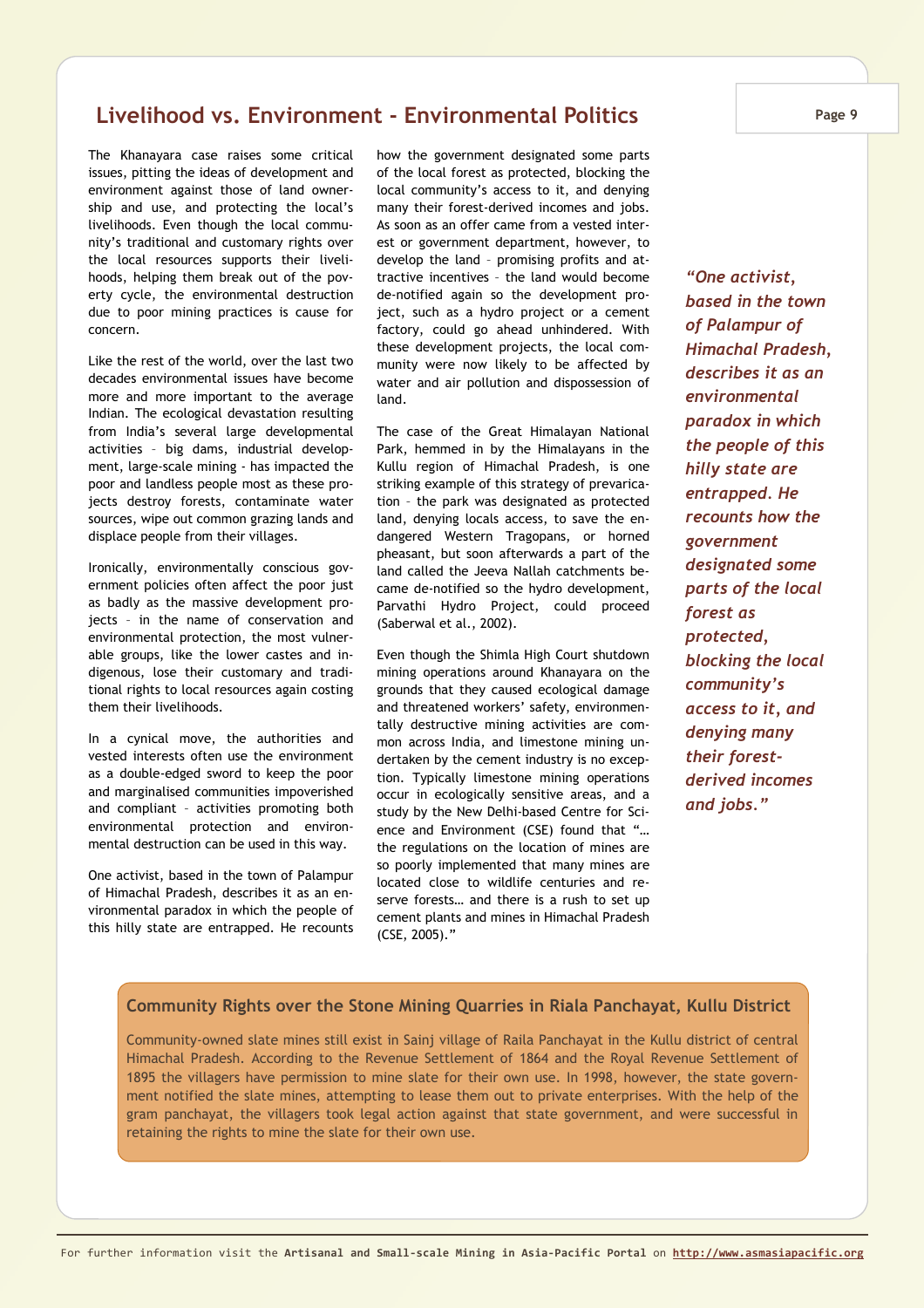#### **Continued from page 9 - Livelihood vs. Environment - Environmental Politics**

At least three cement companies - Gujrat Ambuja, Jaypee Himachal and Jaiprakash Associates - operate active limestone mining operations in Solan district, in the southwest of Himachal Pradesh. According to local activists, the limestone mines of the Gujrat Ambuja Cement factory are located in land that was previously designated as environmentally sensitive areas, but was denotified as soon as they wanted to establish mines. It's easy to understand the people's resentment and discontent – they are routinely blocked from using land that they have traditional and customary rights to, and are denied access to wildlife sanctuaries and reserved forests in the name of conservation and environmental protection.

But when it comes to granting permission to industry for commercial exploitation of resources, government authorities are almost always willing to bend the rules or disregard them entirely.

In this modern era of liberalisation and globalisation, the drive for profits trumps all other factors as the Indian government encourages development and investment, often at the expense of the rights of vulnerable groups and environmental integrity.

Ironically, the vested interests who support the pro-environment lobby are often the very same groups that back the prodevelopment lobby, particularly a specific type of development, led by industry and private sectors, called Special Economic Zones (SEZs). In an odd twist, the same lawyer who succeeded in shutting down the mines of Khanayara and Dari village over environmental concerns in the Shimla High Court, also lodged a Public Interest Litigation<sup>9</sup> in the same High Court strongly suggesting that the government initiate a series of SEZs in the state. Although Public Interest Litigation is supposed to protect the local community's interests, this legislation worked in the opposite way, promoting the formation of SEZs which are a kind of sanctuary for industrialists and commercial enterprises – in these highly protected zones they can operate with almost total impunity, freely exploiting the local labour force and resources.

Across both Himachal Pradesh, and the rest

of India, the existence of small-scale traditional and customary mining operations, like slate and sand mining, is under threat. The government is shutting down these mines, the lifeblood of so many lower caste and indigenous Indians, siting environmental mismanagement and ecological destruction to justify their actions, but the government's policy show cracks and inconsistencies, as they enthusiastically welcome hydro projects, limestone mining for cement factories and other such developments on the very same land.

Khanayara village itself has been affected by the inconsistent approach the government takes to regional development and environmental protection. State legislation shutdown the slate mines on environmental grounds, but in a policy flip-flop, the state government has now approved the implementation of the Maujhi Hydropower Project, to be launched by a private company called Dharamshala Hydro Power Limited.

During focus group discussions, villagers talked passionately about how mining rights were taken away for environmental reasons even though their mining operations were small-scale. They agreed that the mining practices they employed were outdated, and polluted the surrounding environment, but they angrily explained that the massive government-backed development projects caused ecological destruction on a much larger scale. To build reservoirs and tunnels, developers engage in intensive digging and mining activities, using explosives and heavy earthmoving machines, causing severe air, water and noise pollution. Village people allege that it would take about 100 years for their small-scale mining activities to have the same environmental impact that massive development projects achieve in only a few months.

When local activists and villagers were interviewed during this case study, they argued that the government really has very little interest in protecting the environment, and that they only protect the land to deny the local community access, so they can avoid legal wrangling when commercial enterprises approach government for development approval.

*"During focus group discussions, villagers talked passionately about how their mining rights were taken away for environmental reasons even though their mining operations were small-scale. They agreed that the mining practices they employed were outdated, and polluted the surrounding environment, but they angrily explained that the massive governmentbacked development projects caused ecological destruction on a much larger scale."* 

<sup>9</sup> **Public Interest Litigation**, in Indian law, means litigation for the protection of public interest. It is litigation introduced in a court of law, not by the aggrieved party but by the court itself or by any other private party.